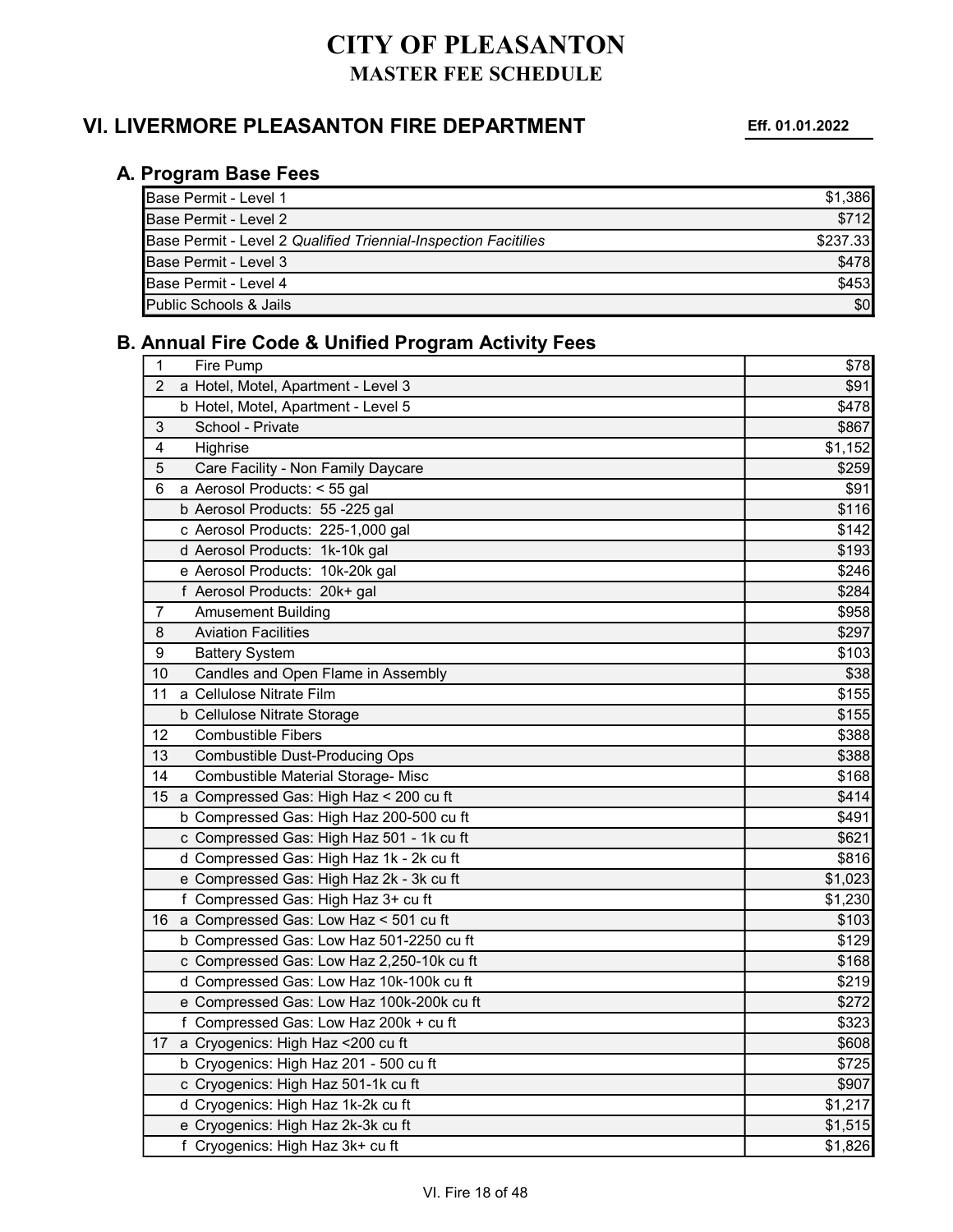|    | VI. LIVERMORE PLEASANTON FIRE DEPARTMENT                               | Eff. 01.01.2022 |
|----|------------------------------------------------------------------------|-----------------|
|    | 18 a Cryogenics: Low Haz < 55 gal                                      | \$103           |
|    | b Cryogenics: Low Haz 55-225 gal                                       | \$129           |
|    | c Cryogenics: Low Haz 225-1k gal                                       | \$155           |
|    | d Cryogenics: Low Haz 1k-10k gal                                       | \$206           |
|    | e Cryogenics: Low Haz 10k-20k gal                                      | \$259           |
|    | f Cryogenics: Low Haz 20k + gal                                        | \$310           |
|    | 19 a Dry Cleaning Plant                                                | \$181           |
|    | b Dry Cleaning Plant Qualified Triennial-Inspection Facitilies         | \$60.33         |
|    | 20 a Explosives: 550 lbs                                               | \$557           |
|    | b Explosives: 551-2,250 lbs                                            | \$660           |
|    | c Explosives: 2,251-10k lbs                                            | \$829           |
|    | d Explosives: 10k-100k lbs                                             | \$1,101         |
|    | e Explosives: 100k-200k lbs                                            | \$1,386         |
|    | f Explosives: 200k + lbs                                               | \$1,658         |
| 21 | a Flam/Comb Liq: Above Ground < 55 gal                                 | \$103           |
|    | b Flam/Comb Liq: Above Ground 55-225 gal                               | \$155           |
|    | Flam/Comb Liq: Above Ground 55-225 gal                                 | \$51.67         |
|    | Qualified Triennial Inspection Fac.                                    |                 |
|    | d Flam/Comb Liq: Above Ground 225-1,000 gal                            | \$206           |
|    | Flam/Comb Liq: Above Ground 225-1,000 gal<br>e                         | \$68.67         |
|    | <b>Qualified Triennial Inspection Facilities</b>                       |                 |
|    | f Flam/Comb Liq: Above Ground 1k-10k gal                               | \$259           |
|    | g Flam/Comb Liq: Above Ground 10k-20k gal                              | \$310           |
|    | h Flam/Comb Liq: Above Ground 20k + gal                                | \$427           |
| 22 | <b>Fruit Ripening</b>                                                  | \$129           |
|    | 23 a HazMat Abovegrnd: < 55 gal                                        | \$103           |
|    | b HazMat Abovegrnd: 55-225 gal                                         | \$129           |
|    | HazMat Abovegrnd: 55-225 gal Qualified Triennial Inspection Facilities | \$43.00         |
|    | c HazMat Abovegrnd: 225-1k gal                                         | \$206           |
|    | HazMat Abovegrnd: 225-1k gal Qualified Triennial Inspection Facilities | \$68.67         |
|    | d HazMat Abovegrnd: 1k-10k gal                                         | \$259           |
|    | HazMat Abovegrnd: 1k-10k gal Qualified Triennial Inspection Facilities | \$86.33         |
|    | e HazMat Abovegrnd: 10k-20k gal                                        | \$310           |
|    | f HazMat Abovegrnd: 20k + gal                                          | \$363           |
| 24 | a Haz Waste Generator: CESQG                                           | \$142           |
|    | b Haz Waste Generator: CESQG Qualified Triennial Inspection Facilities | \$47.33         |
|    | c Haz Waste Generator: Lrg Quantity                                    | \$388           |
|    | d Haz Waste Generator: SQG                                             | \$272           |
|    | e Haz Waste Generator: SQG Qualified Triennial Inspection Facilities   | \$90.67         |
|    | f Haz Waste Treatment: CE only                                         | \$595           |
|    | g Haz Waste Treatment: CA, PBR                                         | \$777           |
| 25 | <b>Universal Waste Collection Site</b>                                 | \$738           |
| 26 | <b>High-Piled Combust Storage</b>                                      | \$363           |
|    |                                                                        |                 |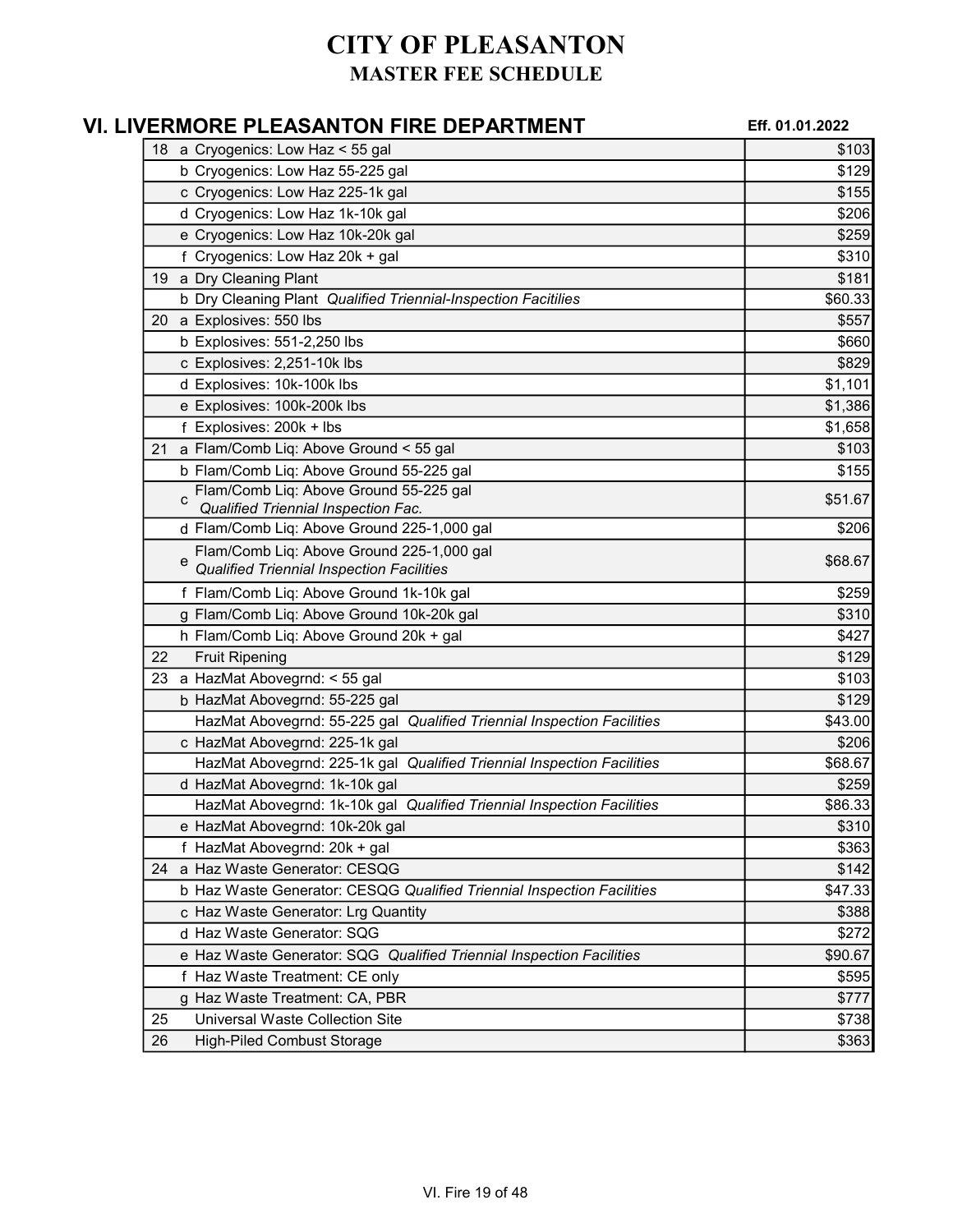| VI. LIVERMORE PLEASANTON FIRE DEPARTMENT       | Eff. 01.01.2022 |
|------------------------------------------------|-----------------|
| 27 a Hot-Works Oper: < 551 cu ft               | \$206           |
| b Hot-Works Oper: 551 - 2,250 cu ft            | \$246           |
| c Hot-Works Oper: 2,251-10k cu ft              | \$310           |
| d Hot-Works Oper: 10k- 100k cu ft              | \$414           |
| e Hot-Works Oper: 100k-200k cu ft              | \$518           |
| f Hot-Works Oper: 200k+ cu ft                  | \$621           |
| 28 a Liq Petroleum Gas: < 226 gal              | \$142           |
| b Liq Petroleum Gas: 226-500 gal               | \$168           |
| c Liq Petroleum Gas: 501-2k gal                | \$206           |
| d Liq Petroleum Gas: 2k-4k gal                 | \$284           |
| e Liq Petroleum Gas: 4-6k gal                  | \$350           |
| f Liq Petroleum Gas: 6+ k gal                  | \$427           |
| Liq/Gas Vehicles in Assembly<br>29             | \$246           |
| Lumber Yard or Woodworking Plant<br>30         | \$803           |
| 31<br>Magnesium                                | \$388           |
| 32<br>Mall, covered                            | \$1,826         |
| 33<br>Motor Vehicle Fuel Disp Station- no bulk | \$233           |
| Ovens, Industrial<br>34                        | \$103           |
| a POA: A-2<br>35                               | \$38            |
| b POA: A-1                                     | \$64            |
| c POA: A-3                                     | \$78            |
| d POA: A-4                                     | \$103           |
| e POA: A-5                                     | \$142           |
| Pyrotech Spcl Effects Material<br>36           | \$750           |
| 37<br><b>Refrigeration Equipment</b>           | \$193           |
| Repair Garages<br>38                           | \$440           |
| Rooftop Heliport<br>39                         | \$142           |
| 40<br>Spraying or Dipping                      | \$103           |
| <b>Tires - Rebuilding Plant</b><br>41          | \$129           |
| 42<br>Tire - Storage of Scrap                  | \$129           |
| a UST - 1 tanks<br>43                          | \$686           |
| b UST - 2 tanks                                | \$1,023         |
| c UST - 3 tanks                                | \$1,696         |
| d UST - 4 tanks                                | \$2,047         |
| e UST - 5 tanks                                | \$2,383         |
| f UST - 6 tanks                                | \$2,720         |
| 44<br><b>Waste Handling</b>                    | \$168           |
| 45<br><b>Wood Products</b>                     | \$142           |

## C. Plan Review and Inspection Fees

| Fire Sprinkler System Fees - New Construction: |                                             |         |  |
|------------------------------------------------|---------------------------------------------|---------|--|
| a                                              | up to 20 Appliances                         | \$894   |  |
| b                                              | 21 - 100 Appliances                         | \$1,127 |  |
| C                                              | 101 - 200 Appliances                        | \$1,438 |  |
| d                                              | 201 - 350 Appliances                        | \$1,594 |  |
| e                                              | 351 - 1,000 Appliances, Base Fee            | \$2,397 |  |
|                                                | for each additional 25 Appliances above 351 | \$130   |  |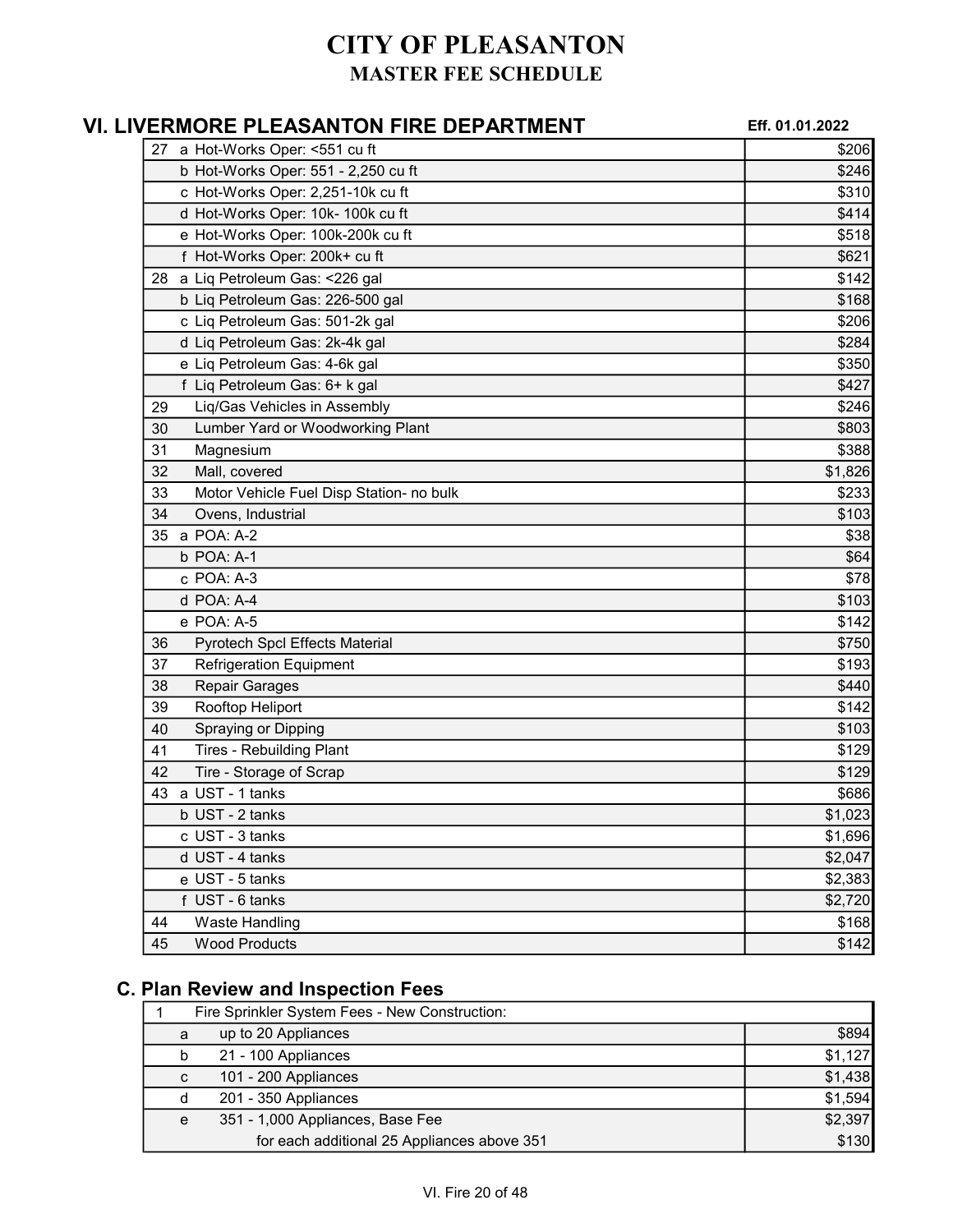| VI. LIVERMORE PLEASANTON FIRE DEPARTMENT                              | Eff. 01.01.2022        |
|-----------------------------------------------------------------------|------------------------|
| 1,000 + Appliances, Base Fee<br>f                                     | \$3,330                |
| for each additional 100 Appliances above 1000                         | \$402                  |
| Fire Sprinkler System Fees - Alteration, Tenant Improvements<br>2     |                        |
| up to 4 Appliances<br>a                                               | \$570                  |
| 5 - 20 Appliances<br>b                                                | \$622                  |
| 21 - 100 Appliances<br>с                                              | \$959                  |
| 101 - 200 Appliances<br>d                                             | \$1,166                |
| 201 - 350 Appliances<br>е                                             | \$1,749                |
| f<br>351 - 1,000 Appliances, Base Fee                                 | \$2,449                |
| for each additional 25 Appliances above 351                           | \$130                  |
| 1,000 + Appliances, Base Fee<br>g                                     | \$3,666                |
| for each additional 100 Appliances above 1000                         | \$402                  |
| Residential (R-3) Fire Sprinkler System Fees:<br>3                    |                        |
| up to 3,600 sq ft                                                     | \$1,101                |
| for each additional 1,800 sq ft                                       | \$816                  |
| Specialized Fire Sprinkler System:<br>4                               |                        |
| Antifreeze<br>a                                                       | \$635                  |
| Dry Pipe Valve<br>b                                                   | \$415                  |
| Deluge/ Preaction<br>c                                                | \$816                  |
| Clean Agent Gas<br>d                                                  | \$894                  |
| Dry Chemical<br>е                                                     | \$894                  |
| f<br>Foam                                                             | \$1,594                |
| Pre-engineered Fire Protection System (kitchen suppression, etc)<br>5 | \$466                  |
| <b>Underground Systems:</b><br>6                                      |                        |
| Up to 3 devices<br>a                                                  | \$894                  |
| Each additional device<br>b                                           | \$194                  |
| Fire Pump, each<br>7                                                  | \$1,594                |
| Fire Pump: Haz Mat Review (fuel)<br>8                                 | \$687                  |
| Water Storage Tank - Gravity<br>9                                     | \$920                  |
| Water Storage Tank - Pressure<br>10                                   | \$920                  |
| Other Pre-Engineered Suppr System (building, full room system)<br>11  | \$1,127                |
| Fire Standpipe System<br>12                                           | \$1,218                |
| Fire Alarm System:<br>13                                              |                        |
| Up to 15 Initiation devices<br>a                                      | \$894                  |
| 16 - 50 Initiation devices<br>b                                       | \$1,127                |
| 51 - 100 Initiation devices<br>c                                      | \$1,438                |
| 101 - 1000 Initiation devices<br>d                                    | \$1,594                |
| For each group of 50 additional devices over 1,000<br>е               | \$259                  |
| f<br>Fire Alarm Communication Change Only                             | Hour rate times<br>two |
| New Bldg - no special uses<br>14                                      | \$466                  |
| TI - no special uses<br>15                                            | \$428                  |
| Spray Paint Booth:<br>16                                              |                        |
| Up to 2 Spray Paint Booths                                            | \$1,011                |
| Each additional Spray Paint Booth                                     | \$65                   |
| Propane Tank (LGP)<br>17                                              | \$920                  |
|                                                                       |                        |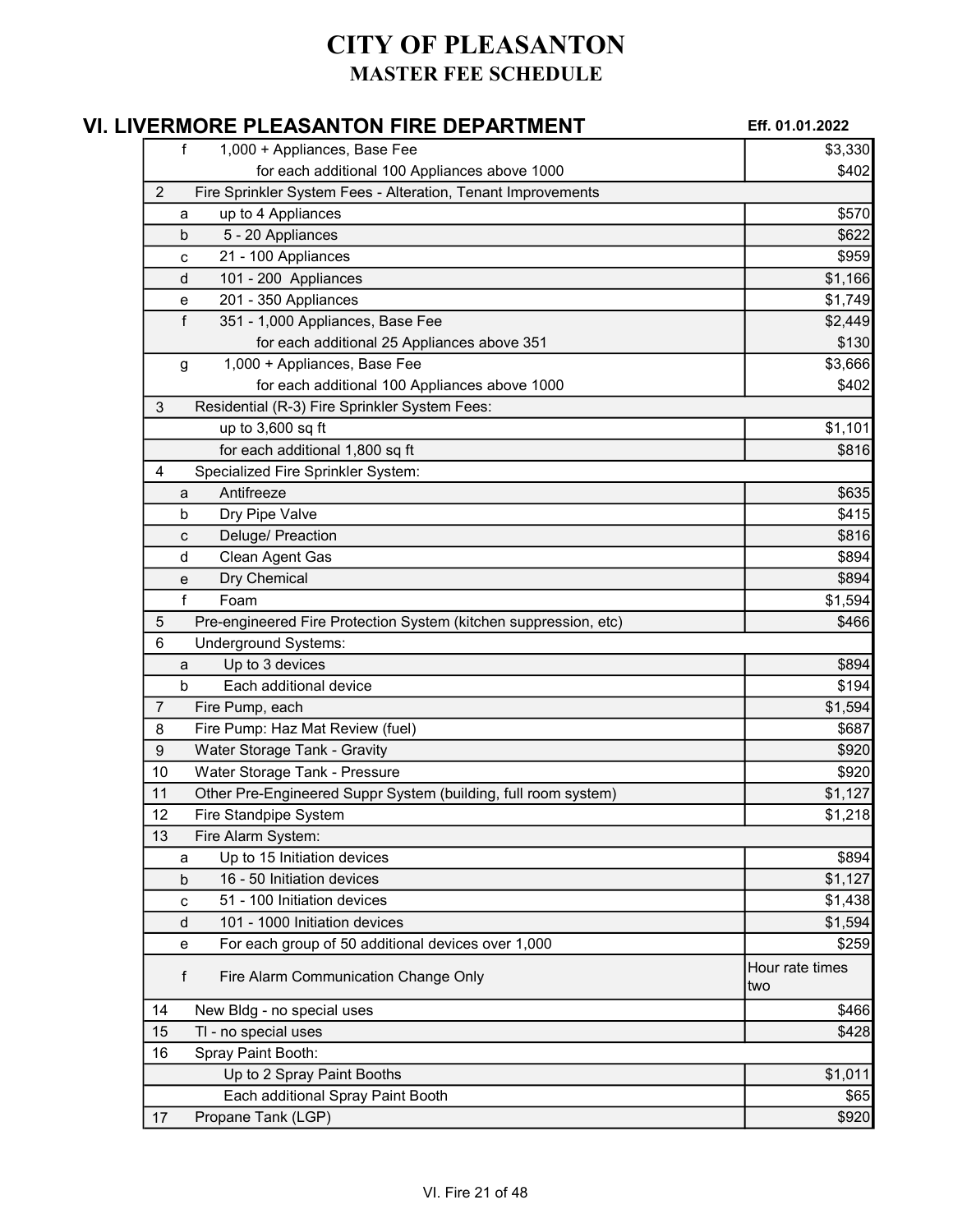### VI. LIVERMORE PLEASANTON FIRE DEPARTMENT Eff. 01.01.2022

| 18 |   | Above Ground Tank Removal:                               |         |
|----|---|----------------------------------------------------------|---------|
|    | a | 60 - 500 gallon                                          | \$920   |
|    | b | 501 - 2000 gallon                                        | \$959   |
|    | C | $2000 +$ gallon                                          | \$1,101 |
| 19 |   | Compressed Gas System- non high-hazard                   | \$453   |
| 20 |   | a Medical Gas-Level 1(lg)                                | \$1,917 |
|    |   | b Medical Gas- Level 3                                   | \$583   |
| 21 |   | Cryogenic Tank                                           | \$453   |
| 22 |   | <b>Emergency Generator w/ Fuel Tank</b>                  | \$453   |
| 23 |   | Propane Exchange Rack                                    | \$259   |
| 24 |   | Vehicle Access Gate, not part of a building              | \$246   |
| 25 |   | Refrigerant System, each                                 | \$700   |
| 26 |   | High-Piled storage of combustibles:                      |         |
|    | a | Class I-IV 2,500 sq ft - 12,000 sq. ft.                  | \$453   |
|    | b | Class I-IV 12,001 sq ft - 500,000 sq ft                  | \$751   |
|    | c | <b>High Hazard</b>                                       | \$1,049 |
| 27 |   | Smoke Control System                                     | \$1,684 |
| 28 |   | SPAs, CUP, PUD                                           | \$415   |
| 29 |   | Each site inspection, after twice failed same inspection | \$596   |
| 30 |   | Underground Storage Tank (UST) Installation:             |         |
|    | a | Up to 2 tanks                                            | \$2,721 |
|    | b | Each additional tank                                     | \$259   |

#### D. Miscellaneous Fees

| 1                       | Candles and Open Flame in Assembly, per event                                                             | \$207   |
|-------------------------|-----------------------------------------------------------------------------------------------------------|---------|
| $\overline{2}$          | Carnivals and Fairs, per event                                                                            | \$389   |
| 3                       | Exhibits and Trade Shows, per event                                                                       | \$609   |
| $\overline{\mathbf{4}}$ | Pyrotechnical Special Effects show, per show                                                              | \$1,568 |
| 5                       | Temporary Membrane Structures, per event                                                                  | \$246   |
| 6                       | Seasonal Lots (Xmas, Pumpkin, etc.), each lot                                                             | \$246   |
| $\overline{7}$          | Open Burning, each application                                                                            | \$168   |
| 8                       | Alternate Means or Method Application, each                                                               | \$207   |
| 9                       | Hydrant Flow Test, per area tested                                                                        | \$402   |
| 10                      | Incident Reports, each                                                                                    | \$6     |
| 11                      | Licensed Care Facilities - Fire Clearance (other than Single-Family Home<br>Residential Care), each       | \$428   |
| 12 <sup>2</sup>         | Dump Houses, each                                                                                         | \$1,399 |
| 13                      | Excessive False Alarms, each occurance                                                                    | \$505   |
| 14                      | Outside Plan Checker, per hour                                                                            | \$162   |
| 15                      | Underground Storage Tanks removal, per hour                                                               | \$193   |
| 16                      | UST - Tank top, monitoring system etc., per hour                                                          | \$193   |
| 17                      | Other Plan Checks and Inspections (Emergency repair/modification to fire<br>protection systems), per hour | \$193   |
| 18                      | Off hours inspections (3 hour minimum charge), per request                                                | \$193   |
| 19                      | Asbestos abatement, per hour                                                                              | \$193   |
| 20                      | Compressed Gas System High Hazard, per hour                                                               | \$193   |
| 21                      | Compressed Gas System High Hazard - additional for projects with more than one<br>system, per hour        | \$193   |
| 22                      | High- Rise (charge on hourly), per hour                                                                   | \$193   |
|                         |                                                                                                           |         |